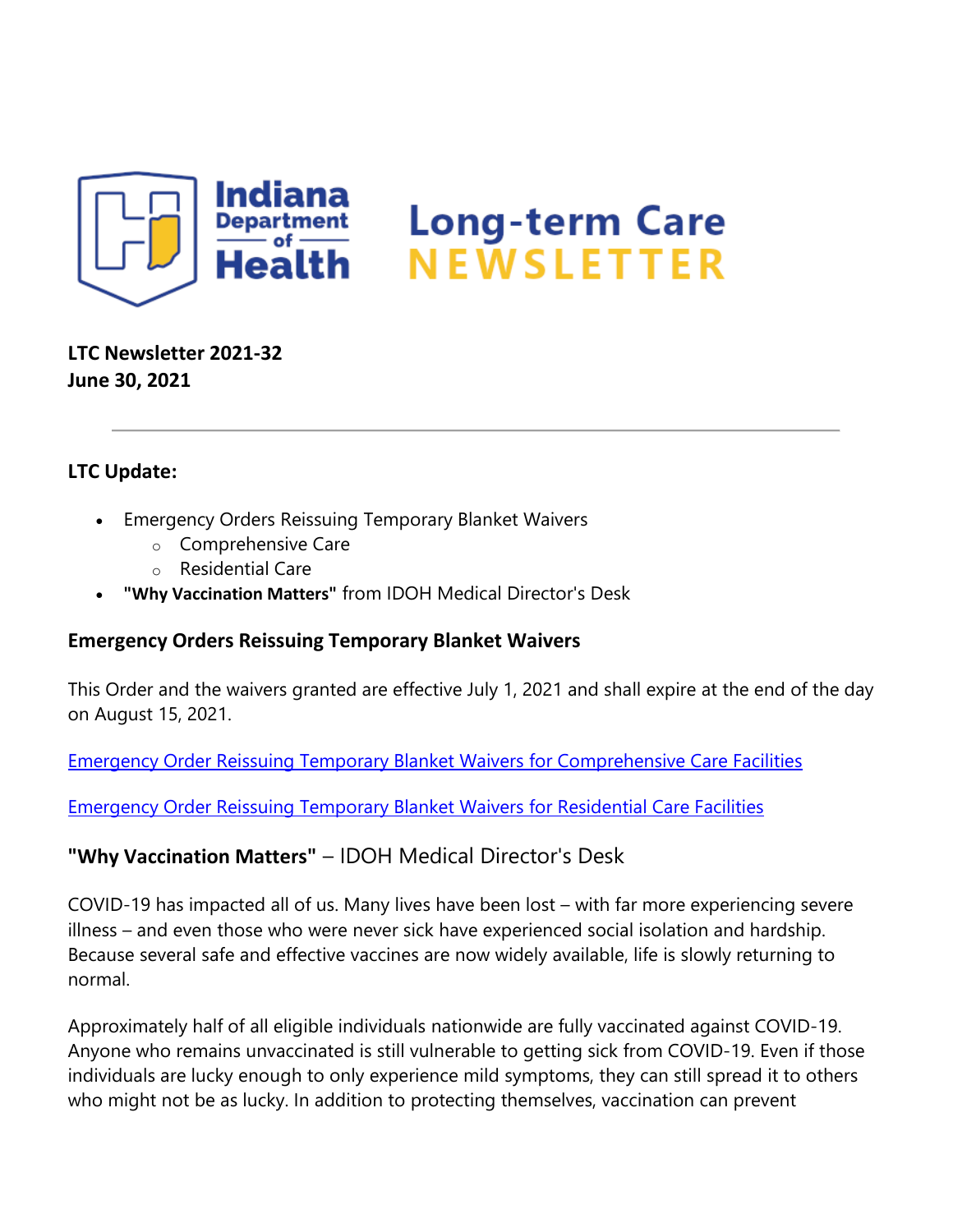vaccinated individuals from spreading the virus, which serves to protect family, friends, co-workers and the residents we all work so hard to take care of.

Increasing vaccination rates among long-term care staff is critical to our work to protect residents who are the most at risk for severe complications of COVID-19. We encourage all Hoosiers, including long-term care staff, to get the facts about the vaccine from trusted sources, such as the Centers for Disease Control and Prevention and the Indiana Department of Health [\(www.ourshot.in.gov\)](https://www.coronavirus.in.gov/vaccine/).

For the vast majority of people, vaccine side effects are minimal, impacting only a few out of the more than 150 million people who are now fully vaccinated in the United States. Even with these known side effects, the complications related to the disease are more frequent and more severe. We know that the risks from COVID-19 far outweigh any risk from the vaccine.

There are a number of myths about the vaccines and their safety for pregnant women spreading on social media. Medical research says mRNA vaccines are safe for pregnant women; there are no data that vaccines cause infertility or menstrual irregularities. Other misconceptions include that the vaccine has a microchip in it, that it changes your DNA or that it will give you COVID-19. None of that information is true. You should also get vaccinated, even if you've already had COVID-19, because it's not known how long that natural immunity will last. It is always best to research legitimate scientific resources to verify any information related to the vaccines instead of relying on testimonials on social media.

Please be a champion to motivate others in your facilities to get vaccinated. When we all come together, we can beat the virus.

Shireesha Vuppalanchi, MD Long-term Care - Indiana Department of Health

- [When You've Been Fully Vaccinated | CDC](https://www.cdc.gov/coronavirus/2019-ncov/vaccines/fully-vaccinated.html)
- [CDC COVID Data Tracker](https://covid.cdc.gov/covid-data-tracker/#vaccinations)
- [COVID-19 Vaccines While Pregnant or Breastfeeding \(cdc.gov\)](https://www.cdc.gov/coronavirus/2019-ncov/vaccines/recommendations/pregnancy.html)
- Sperm Parameters Before and After COVID-19 mRNA Vaccination | Urology | JAMA | JAMA **[Network](https://jamanetwork.com/journals/jama/fullarticle/2781360?utm_source=silverchair&utm_campaign=jama_network&utm_content=covid_weekly_highlights&utm_medium=email)**
- [https://www.nejm.org/doi/full/10.1056/NEJMoa2104983?query=featured home](https://www.nejm.org/doi/full/10.1056/NEJMoa2104983?query=featured%20home)
- [https://www.acog.org/covid-19](https://protect2.fireeye.com/v1/url?k=6a2d3c77-35b6057f-6a297577-86e696e30194-536fe53c6576e1d4&q=1&e=a636d2e5-b6d0-45c5-81cf-54bb2fe58ef3&u=https%3A%2F%2Fwww.acog.org%2Fcovid-19)
- [https://www.hopkinsmedicine.org/coronavirus/covid-19-vaccine/for](https://www.hopkinsmedicine.org/coronavirus/covid-19-vaccine/for-patients.html#mythbusters)[patients.html#mythbusters](https://www.hopkinsmedicine.org/coronavirus/covid-19-vaccine/for-patients.html#mythbusters)
- Risk/Benefit assessment of thrombotic thrombocytopenic events after Janssen COVID-19 vaccines [\(cdc.gov\)](https://www.cdc.gov/vaccines/acip/meetings/downloads/slides-2021-04-23/06-COVID-Oliver-508.pdf)